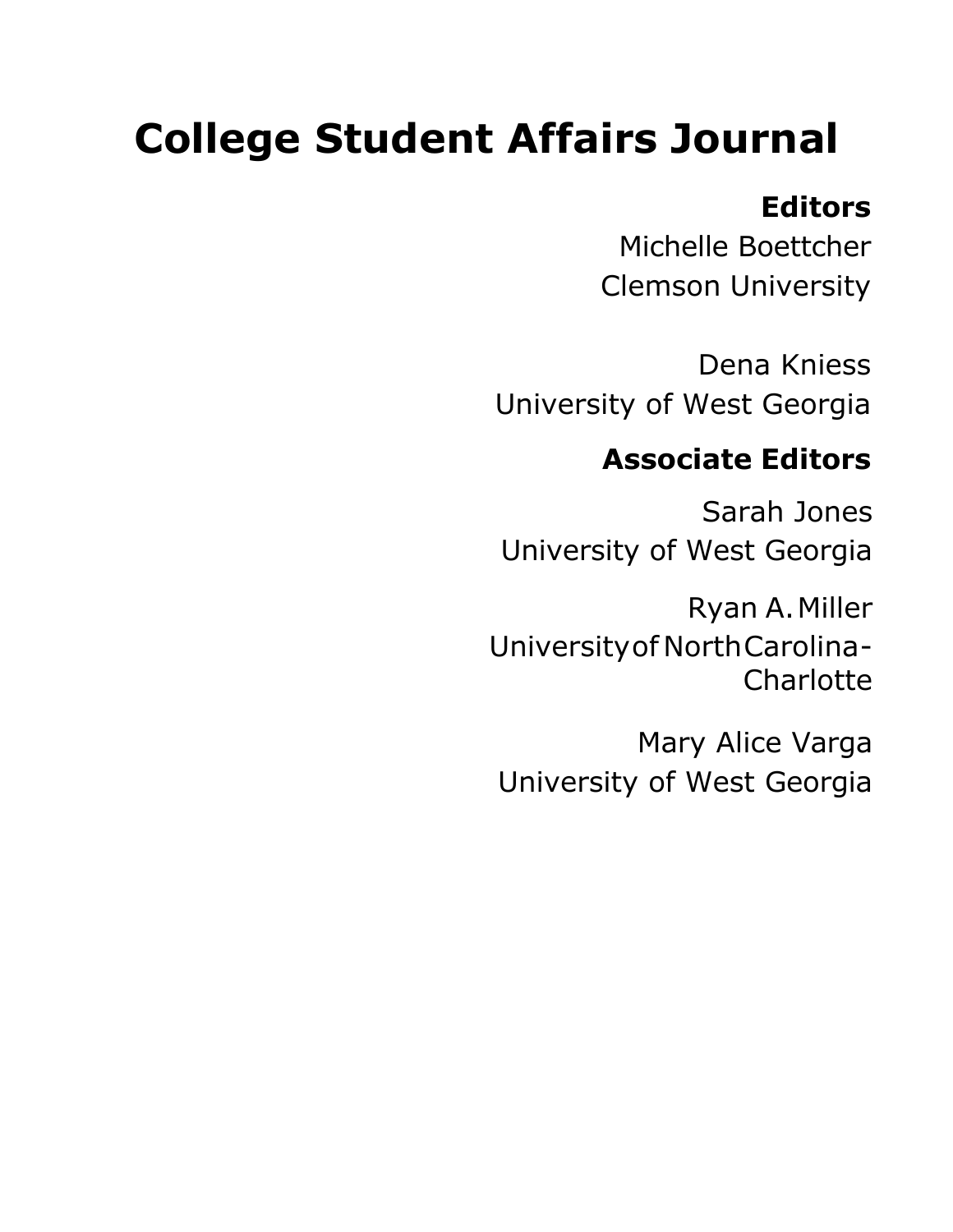### **Guidelines for Authors**

#### *Aim & Scope:*

The College Student Affairs Journal publishes articles related to research, concepts, and practices that have implications for both practitioners and scholars in college student affairs work.

#### *Types of Manuscripts Accepted:*

As a national peer reviewed professional journal, The College Student Affairs Journal primarily seeks manuscripts which report original qualitative or quantitative research regarding topics of interest to student affairs practitioners, graduate students and faculty. In addition, however, general articles may include research reports, updates on professional issues, examinations of legal and policy issues, dialogues and debates, historical articles, literature reviews, opinion pieces, or projections of future trends.

#### *Publication Schedule:*

Twice yearly, fall and spring. Periodically, a third issue is published in the summer.

*Circulation:* 1,200

#### *Index:*

Current Index to Journals in Education and Higher Education Abstracts.

*Concurrent Submissions to Other Publications:* Not accepted.

#### *Style Guide:*

Manuscripts should follow the style of the Seventh Edition of the Publication Manual of the American Psychological Association (APA). Authors should particularly note this manual's recommendation to use active voice and first person narration. All copy should be typed, double-spaced in Times New Roman 12-point font with notes, references, tables, and figures appearing at the end of the manuscript per APA style.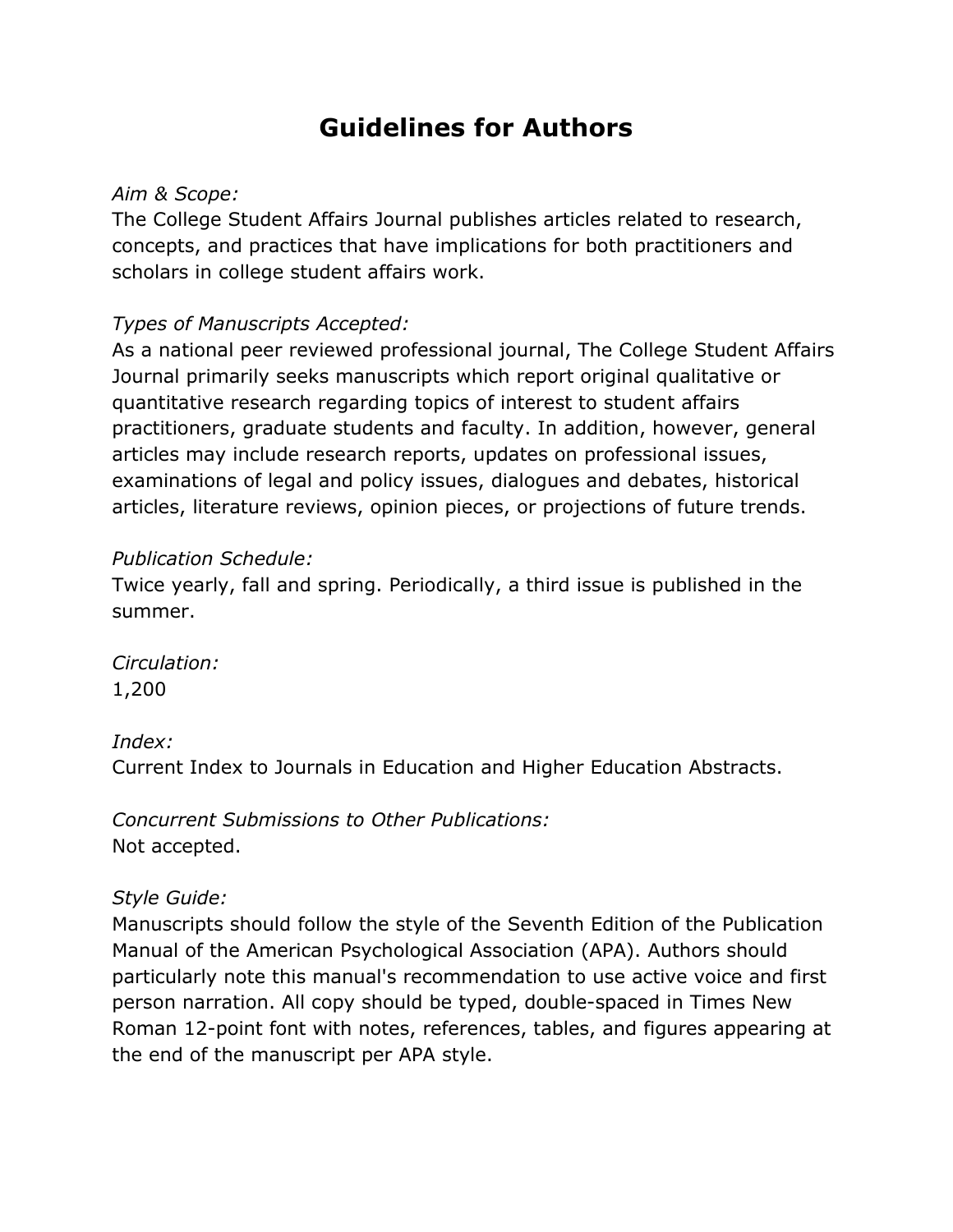#### *Special Format Guidelines:*

Do not include any information that identifies the author(s) in the manuscript. All author information is to be entered through the manuscript submission portal (link below). The article's first text page should include the manuscript title, but no information that would identify any author.

#### *Recommended Length:*

Manuscripts submitted for the Articles section generally range between 5,000 and 7,000 words including abstract, tables, figures, and references.

*Figures and Graphs:* Supply camera-ready art.

#### *Manuscript Submission:*

All manuscripts are to be submitted as MS Word files (1997-2003 or later).

All submissions are to be made through the *CSAJ* portal at Scholastica. <https://submissions.scholasticahq.com/sites/college-student-affairs-journal>

#### *Review Process:*

All submissions are refereed using a masked review system. Evaluative criteria include significance of topic, clarity of presentation, style of writing, usefulness to practitioners and/or importance for scholarship, contribution to the student affairs profession, and quality of methodology or program. Notification of acceptance or rejection of all manuscripts will be made by the editor. All manuscripts received and approved for publication become the property of the association. All others will be returned on request. The editor reserves the right to edit or rewrite accepted articles to meet the Journal's standards.

#### *Book Reviews:*

We are now accepting book reviews, as well as reviews of other forms of media, to be considered for publication in the *College Student Affairs Journal*. Review submission should be between 750-1500 words. Authors should be very clear in making a connection between the reviewed work and practice in student affairs.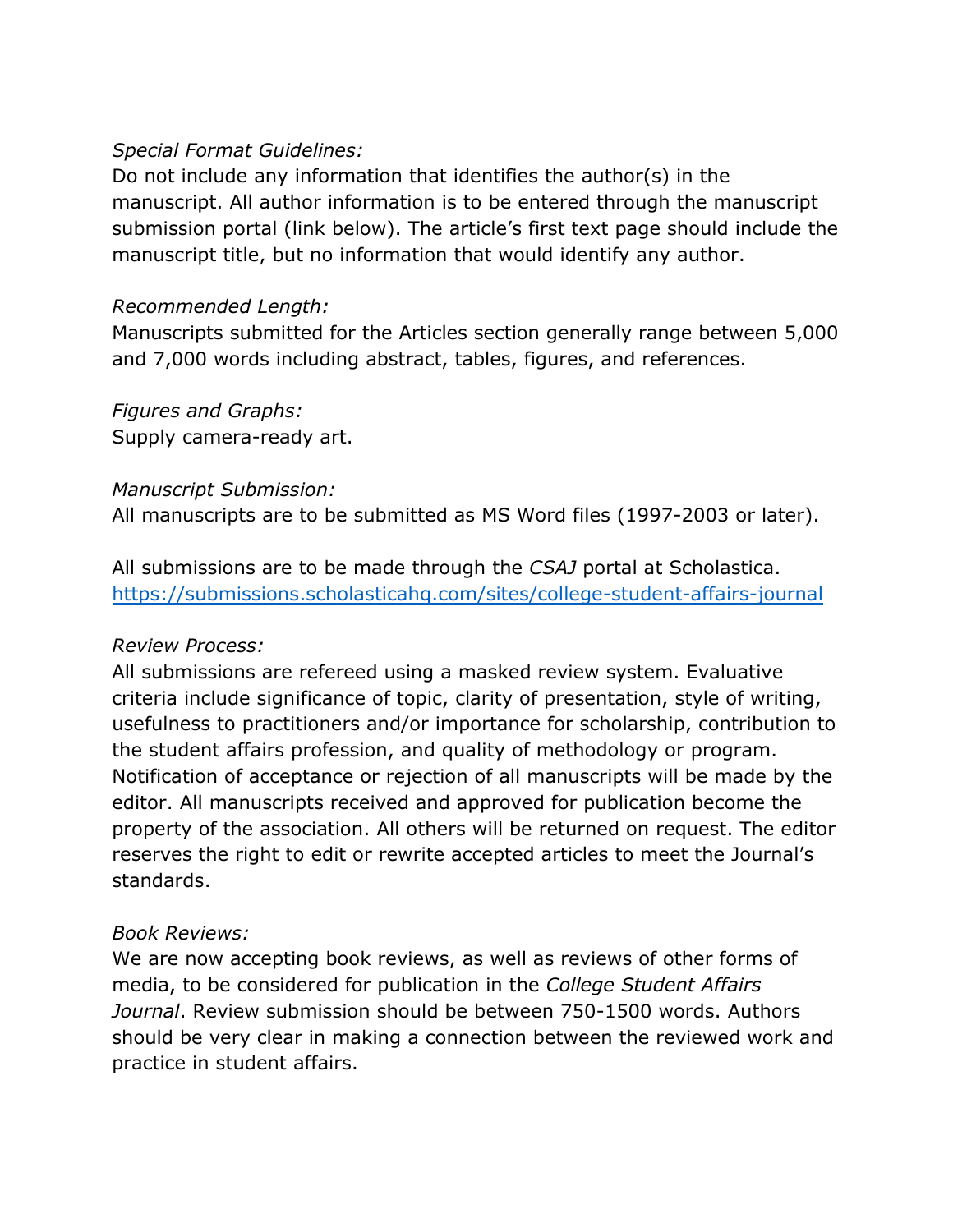#### *Editorial Correspondence:*

Direct all inquiries to Michelle Boettcher or Dena Kniess, *[College Student](mailto:CSAJ@sacsa.org)  Affairs Journal* Editor at CSAJ@sacsa.org.

#### Publisher:

Southern Association for College Student Affairs. *CSAJ* is distributed through Project MUSE.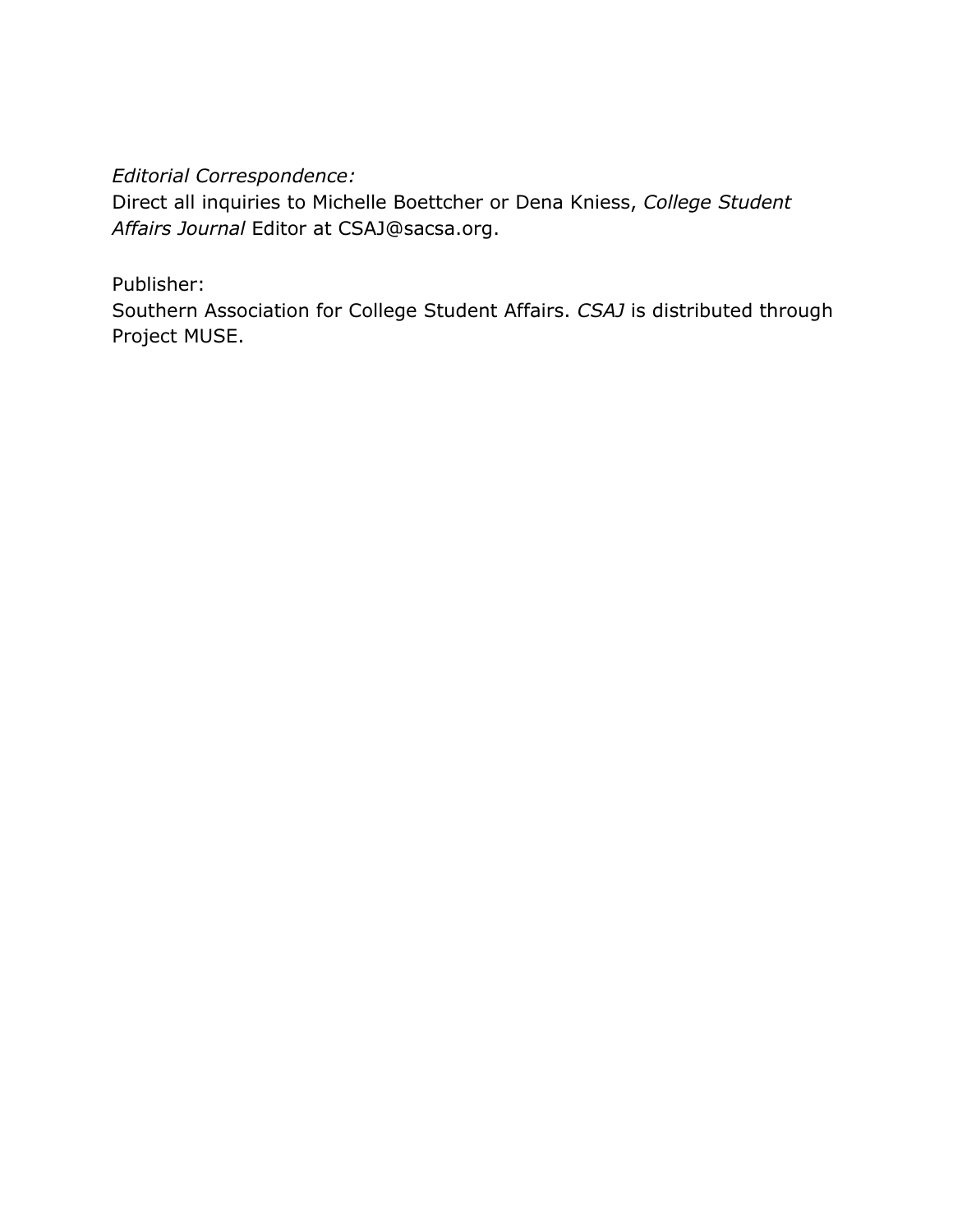### **Spring 2021**

#### **HOLISTIC GRIEF EFFECTS, MENTAL HEALTH, AND COUNSELING SUPPORT IN BEREAVED VOLLEGE STUDENTS**

Mary Alice Varga, Bethany Lanier, Duke Biber, & Bridgette Stewart pp. 1-13

#### **FROM WELCOMING UNSTRUCTURED FREE TIME TO AVOIDING IT: EXPERIENCES OF COLLEGE STUDENTS EMPLOYED ON CAMPUS**

Katherine A. Jordan & Denise M. Anderson pp. 14-27

#### **PREVENTION OF SEXUAL MISCONDUCT ON COLLEGE CAMPUSES: A QUALITATIVE ANALYSIS**

Kaia Chambers, Bryan Romsa, & Katelyn Romsa pp. 28-42

#### **IMPLEMENTING GENDER-INCLUSIVE HOUSING: A NARRATIVE INQUIRY**

Samantha N. Amos, Amanda O. Latz, & Thalia M. Mulvihill pp. 43-58

#### **NAVIGATING EXPERTISE: EXPERIENCES OF NEW PROFESSIONALS IN FRATERNITY/SORORITY LIFE**

Michael A. Goodman & Lindsey L. Templeton pp. 59-72

#### **EXPLORING UNDERGRADUATE LEADERSHIP PROGRAM ATTRIBUTES FROM THE ALUMNI LENS**

John D. Egan, Juliann Sergi McBrayer, Pamela Wells, & Steven Tolman pp. 73-87

#### **A QUALITATIVE STUDY EXPLORING THE DECISION-MAKING EXPERIENCES TO PARTICIPATE IN HIGH-IMPACT PRACTICES**

Dustin K. Grabsch, Stephanie Webb, Lori L. Moore, & Kim E. Dooley pp. 88-102

#### **MEDIA REVIEW: ALGORITHMS OF OPPRESSION: HOW SEARCH ENGINES REINFORCE RACISM**

Laura M. Harrison pp. 103-105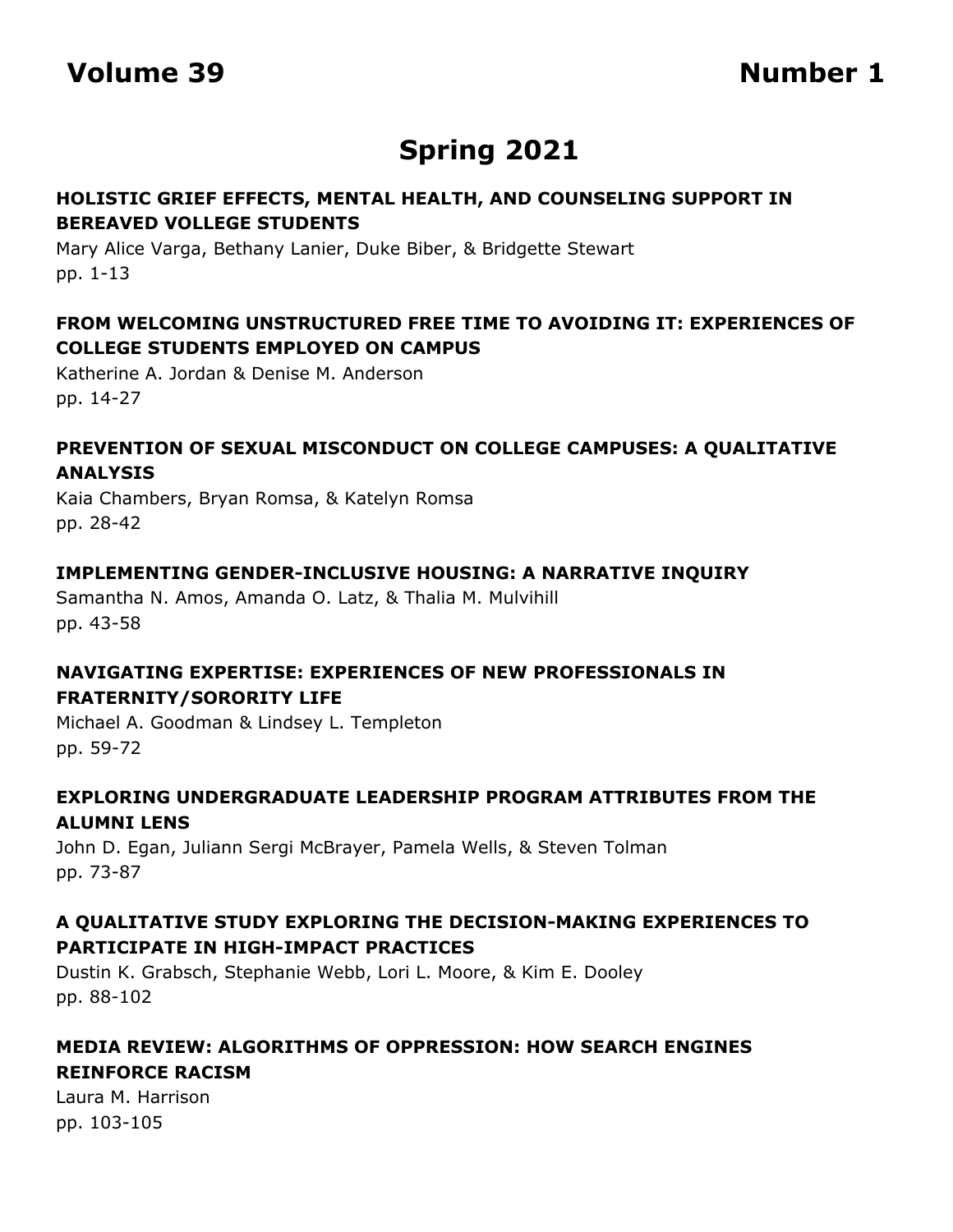# **College Student Affairs Journal**

# **Editorial Board**

**Taryn Allen** Texas Christina University

**Lamesha Andrews** University of Georgia

**Eric Archer** Western Michigan University

**Sonja Ardoin**  Appalachian State University

**Jeremy Baham**  Mississippi State University

**Michael Benitez** Metropolitan State University - Denver

**J. Patrick Biddix** University of Tennessee

**Ryan Bronkema** University of West Georgia

**Kirsten Brown**  Edgewood College

**Lisa Byard**  Florida Atlantic University

**Joelle Davis Carter**  Arkansas Tech University

**Craig Chatriand** Whitworth University

**Ah Ra Cho**  University of Arizona

**Jackie Clark** St. Martin's University **Rene Couture**  Arkansas Tech University

**Megan Covington**  Western Carolina University

**Bonnie Daniel**  University of Tennessee, Martin

**Diane Dean**  Illinois State University

**Gavin DeHay** Tri County Community College

**Jeff Doyle** Baylor University

**Carolyn Duven** Gwinette Tech

**Kurt Ernest** Iowa State University

**Cherise Fine** Clemson University

**Mickey Fitch** University of Wisconsin - Superior

**Amy Fitzgarrald** University of Illinois, Urbana-Champaign

**Bruce Foster**  Central Georgia Technical College

**Kara Fresk**  University of Georgia

**Sarah Gordon** Arkansas Technical University

**Matt Gregory** Texas Tech University